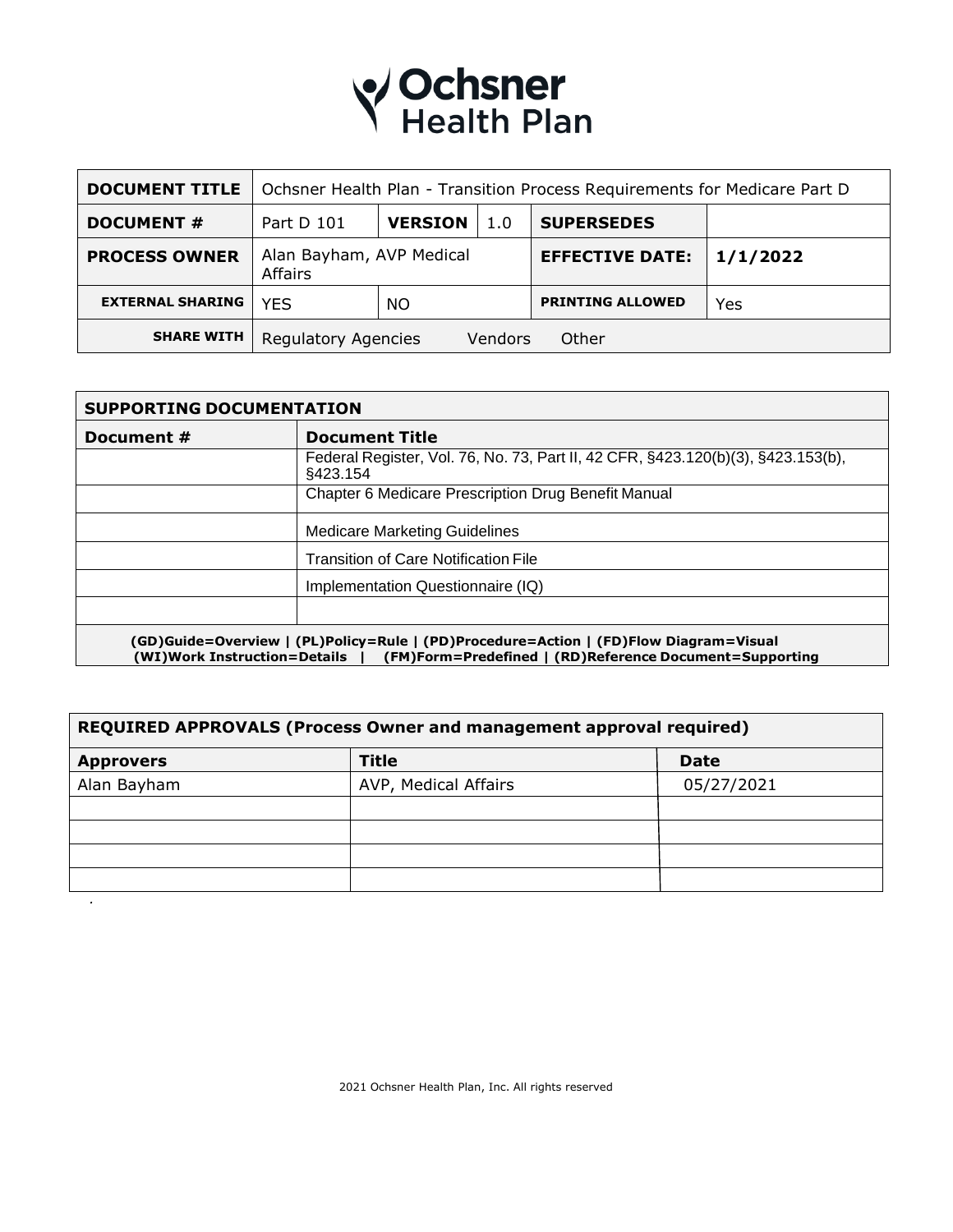

**Title: Transition Process Requirements for Medicare Ver#: 1.0 Effective Date: 01/01/2022 Page 2 Part D**

| DOCUMENT DEFINITIONS (When using definition in document Capitalize First Word) |                   |  |
|--------------------------------------------------------------------------------|-------------------|--|
| <b>Word/Term</b>                                                               | <b>Definition</b> |  |
|                                                                                | See Appendix A    |  |
|                                                                                |                   |  |

2021 Ochsner Health Plan, Inc. All rights reserved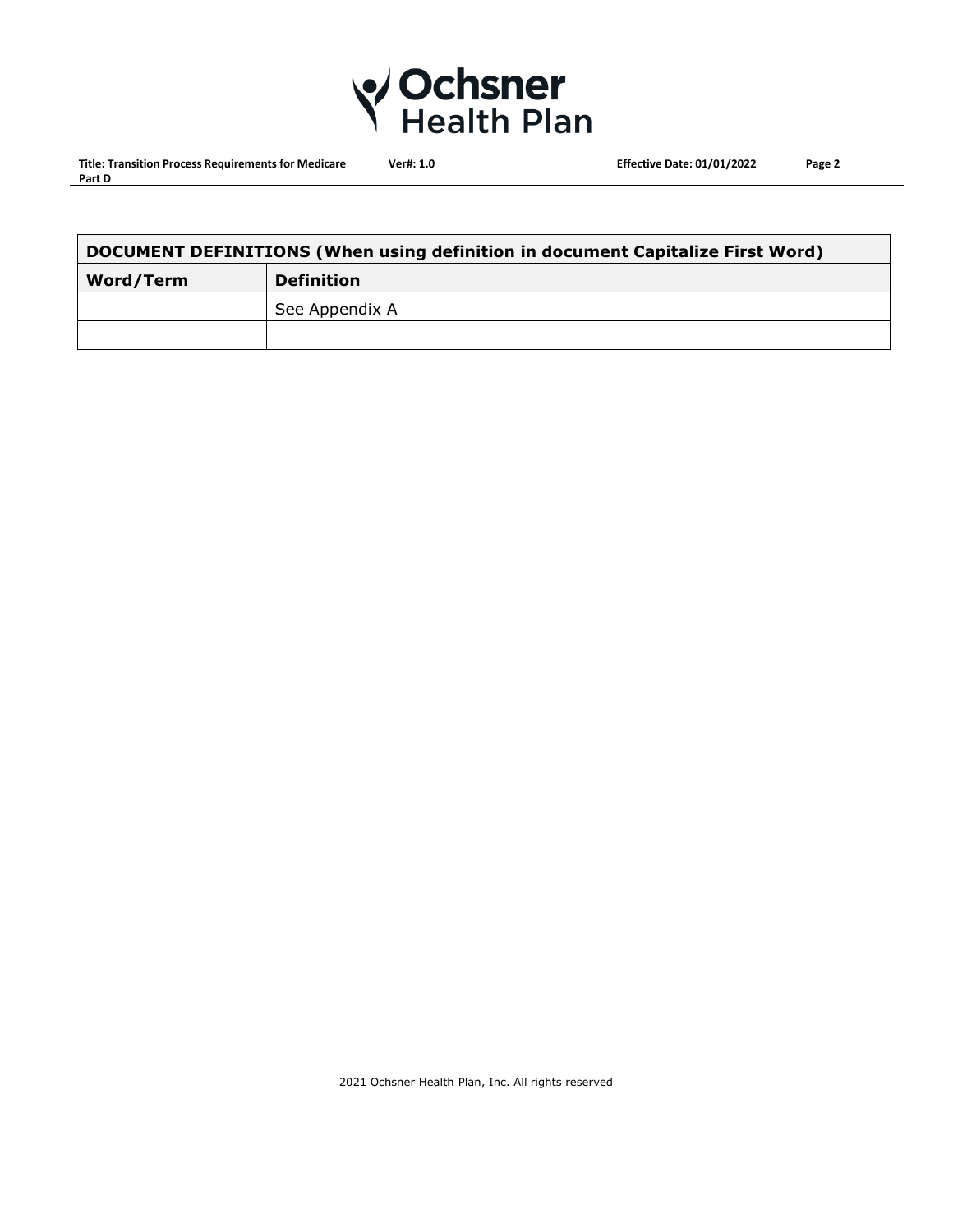**PURPOSE** The purpose of this policy is to describe Ochsner Health Plan's process for transition and ensure that continued drug coverage is provided to new and current Part D members. The transition process allows for a temporary supply of drugs and sufficient time for members to work with their health care providers to select a therapeutically appropriate formulary alternative, or to request a formulary exception based on medical necessity. Transition processes will be administered by Ochsner Health Plan in a manner that is timely, accurate and compliant with all relevantCMS guidance and requirements as per 42 CFR §423.120(b)(3).

> Scope: This policy is necessary with respect to: (1) new enrollees into prescription drug plans following the annual coordinated election period; (2) newly eligible Medicare beneficiaries from other coverage; (3) enrollees who switch from one. plan to another after the start of a contract year; (4) current enrollees affected by negative formulary changes across contract years, (5) enrollees residing in long-term care (LTC) facilities. Applicable personnel in Medical Affairs and Operations follow this policy. This document is intended to describe processes necessary to meet regulatory requirements as of the effective date above.

#### **1. Policy**

**1.1** Overview

Ochsner Health Plan administers a transition process that is in compliance with the established CMS transition requirements.

This policy is necessary with respect to:

- (1) New enrollees into prescription drug plans following the annual coordinated election period;
- (2) Newly eligible Medicare beneficiaries from other coverage ;
- (3) Enrollees who switch from one plan to another after the start of a contract year;
- (4) Current enrollees affected by negative formulary changes across contract years; and
- (5) Enrollees residing in long-term care (LTC) facilities.

Ochsner Health Plan will ensure that its transition policy will apply to non-formulary drugs, meaning both (1) Part D drugs that are not on Ochsner Health Plan's formulary and, (2) Part D drugs that are on Ochsner Health Plan's formulary but require prior authorization or step therapy, or that have an approved QL lower than the beneficiary's current dose, under Ochsner Health Plan's utilization management rules. Ochsner Health Plan ensures thatitspolicy addresses procedures for medical review of non-formulary drug requests, and when appropriate, a process for switching new Part D plan enrollees to therapeutically appropriate formulary alternatives failing an affirmative medical necessity determination.

Also, in accordance with CMS requirements, Ochsner Health Plan ensures that drugs excluded from Part Dcoverage due to Medicare statute are not eligible to be filled through the transition process.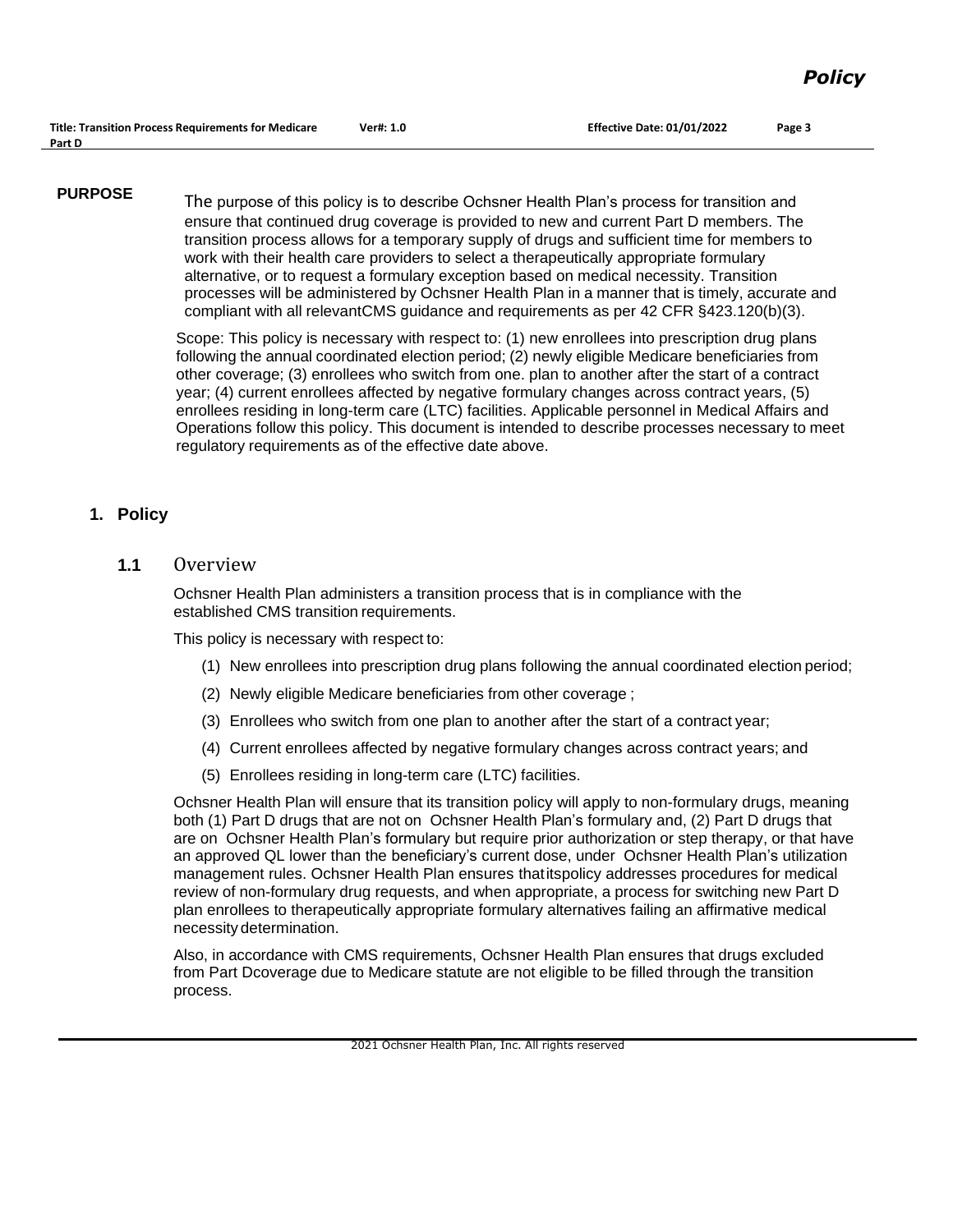# *Policy*

However, to the extent that Ochsner Health Plan covers certain excluded drugs under an Enhanced benefit, thosedrugs should be treated the same as Part D drugs for the purposes of the transition process.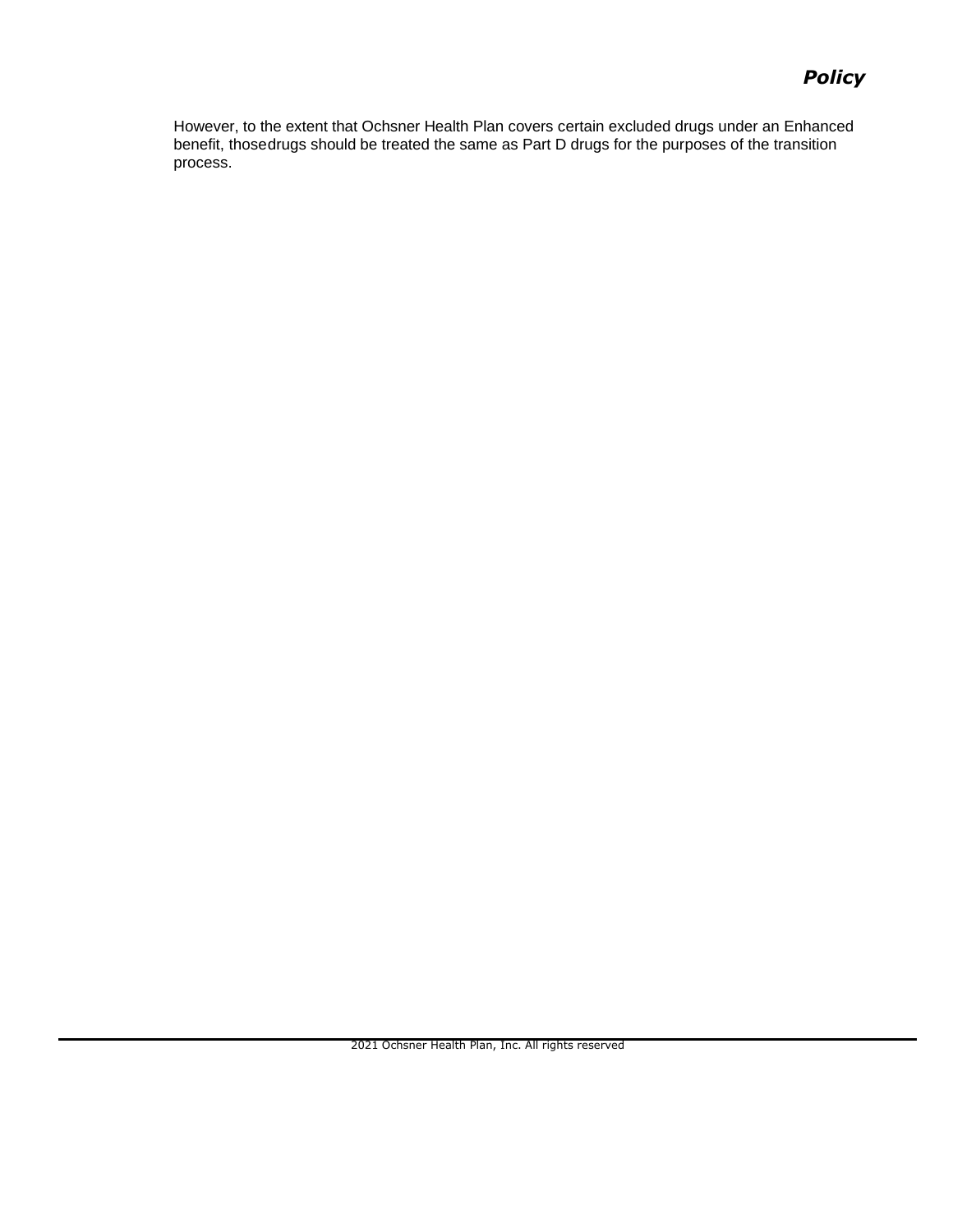# **1.2** Transition Population

Ochsner Health Plan will maintain an appropriate transition process consistent with 42 CFR §423.120(b)(3) that includes a written description of how, for enrollees whose current drug therapies may not be included in their new Part D plan's formulary, it will effectuate a meaningful transition for: (1) new enrollees into prescription drug plans at the start of a contract year, (2) newly eligible Medicare beneficiaries from other coverage, (3) enrollees who switch from one plan to another after thestartof a contract year, (4) current enrollees affected by negative formulary changes across contract years, (5) enrollees residing in long-term care (LTC) facilities.

### **1.3** Transition Period

CMS requires a minimum of 90 days from the start of coverage under a new plan. The 90 days are calculated from Ochsner Health Plan start date. Ochsner Health Plan will extend its transition policy across contract years should a member enroll in Ochsner Health Plan with an effective enrollment date of either November 1 or December 1 and need access to a transition supply. Plans may choose to enhancetheir transition policy to provide coverage beyond the CMS minimum requirements

With the exception of Ochsner Health Plan's "Transition Across Calendar Years" processes described later inthis policy,

Ochsner Health Plan's default process for setting the transition start date will work with Ochsner Health Plan's Type 23(member record layout) file.

Whenever the Type 23 loads or its equivalent file loads, the transition start date default process will run simultaneously and analyze the member's group number assignment and the member's effective date within that group.

- For members that are new to the health plan or that are re-enrolling but had a break in coverage, Ochsner Health Plan's default process will set the transition start date to match the member's effective date within the group.
- For existing (non-new) members that are assigned to a new group within the same health plan, Ochsner Health Plan's default process will analyze the change in group number assignment todetermine if it results in a new CMS contract and/or plan assignment.
	- If the change in group number resulted in a new CMS contract assignment, the member's transition start date will be updated to mirror the effective date of the group change.
	- $\circ$  If the change in group number did not result in a new CMS contract assignment, the member's transition start date will remain as is and will not be updated.
	- $\circ$  If the change in group number resulted in a new plan assignment and new formulary ID, the member's transition start date will be updated to mirrorthe effective date of the group change.
	- o If the change in group number did not result in a new plan assignment ornew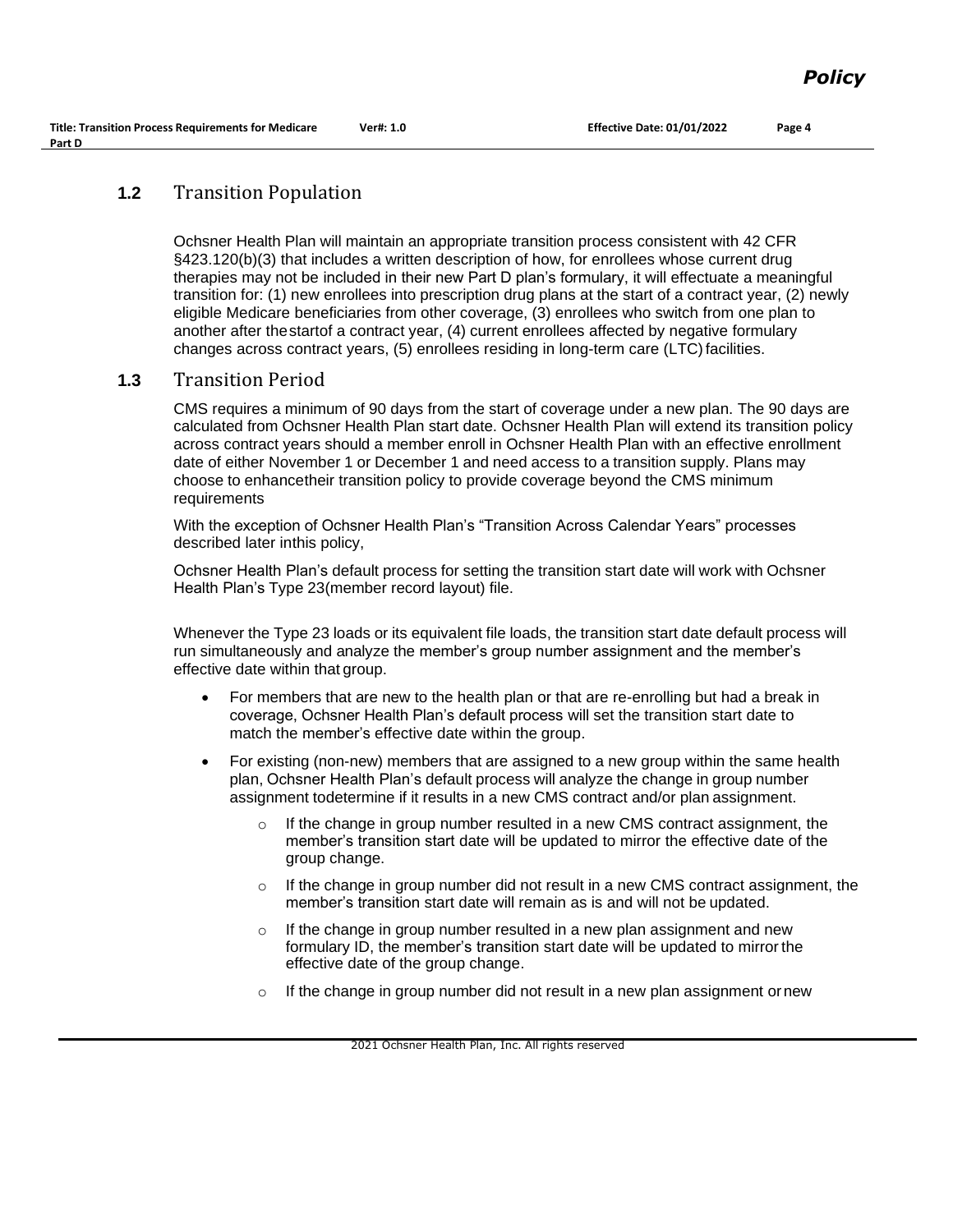formulary ID, the member's transition start date will remain as is and will not be updated.

Ochsner Health Plan's default logic aligns with guidance issued by CMS stating Plans must effectuate transition for members that change either CMS contract or plan, irrespective of whether or not thechange resulted in a new Part D formulary assignment.

Ochsner Health Plan will ensure that it will apply all transition processes to a brand-new prescription for a non-formulary drug if it cannot make the distinction between a brand-new prescription for a non-formulary drug and an ongoing prescription for a non-formulary drug at the point-of-sale.

#### **1.4** Implementation Statement

- **a) Claims Adjudication System:** Ochsner Health Plan has systems capabilities that allow Ochsner Health Plan to provide a temporary supply of non-formulary Part D drugs in order to accommodate the immediate needs of an enrollee, as well as to allow Ochsner Health Plan and/or the enrollee sufficient time to work with the prescriber to make an appropriate switch to a therapeutically equivalent medication or the completion of an exception request to maintain coverage of an existing drugbased on medical necessity reasons.
- **b) Pharmacy Notification at Point-Of-Sale:** Ochsner Health Plan utilizes the current NCPDP Telecommunication Standard to provide POS messaging. Ochsner Health Plan reviews NCPDP rejectand approval codes developed during the External Codes List (ECL) process. Pharmacy messages are modified based on industry standards.
- **c) Edits During Transition:** Ochsner Health Plan will only apply the following utilization management edits during transition at point-of-sale: edits to determine Part A or B versus Part D coverage, edits toprevent coverage of non-Part D drugs, edits to help determine Part D coverage (i.e., member level PAs) and edits to promote safe utilization of a Part D drug. Step therapy and prior authorization edits must be resolved at point-of-sale.

Ochsner Health Plan will ensure that the transition policy provides refills for transition prescriptions dispensed for less than the written amount due to quantity limit safety edits or drug utilizationedits that are based on approved productlabeling.

As outlined in 42 CFR §423.153(b), Ochsner Health Plan has implemented Point-of-Sale (POS) PA edits to determine whether a drug is covered under Medicare Parts A or B as prescribed and administered, is being used for a Part D medically accepted indication or is a drug or drug classor its medical use that is excluded from coverage or otherwise restricted under Part D (Transmucosal Immediate Release Fentanyl (TIRF) and Cialis drugs as an example).

**d) Pharmacy Overrides at Point-Of-Sale:** During the member's transition period, all edits (with the exception of those outlined in section 1.4(c)) associated with non-formulary drugs are automatically overridden at the point-of-sale. Pharmacies can also contact Ochsner Health Plan's Pharmacy Help Desk directly for immediate assistance with point-of-sale overrides. Ochsner Health Plan can also accommodate overrides at point-of-sale for emergency fills as described in section 1.7.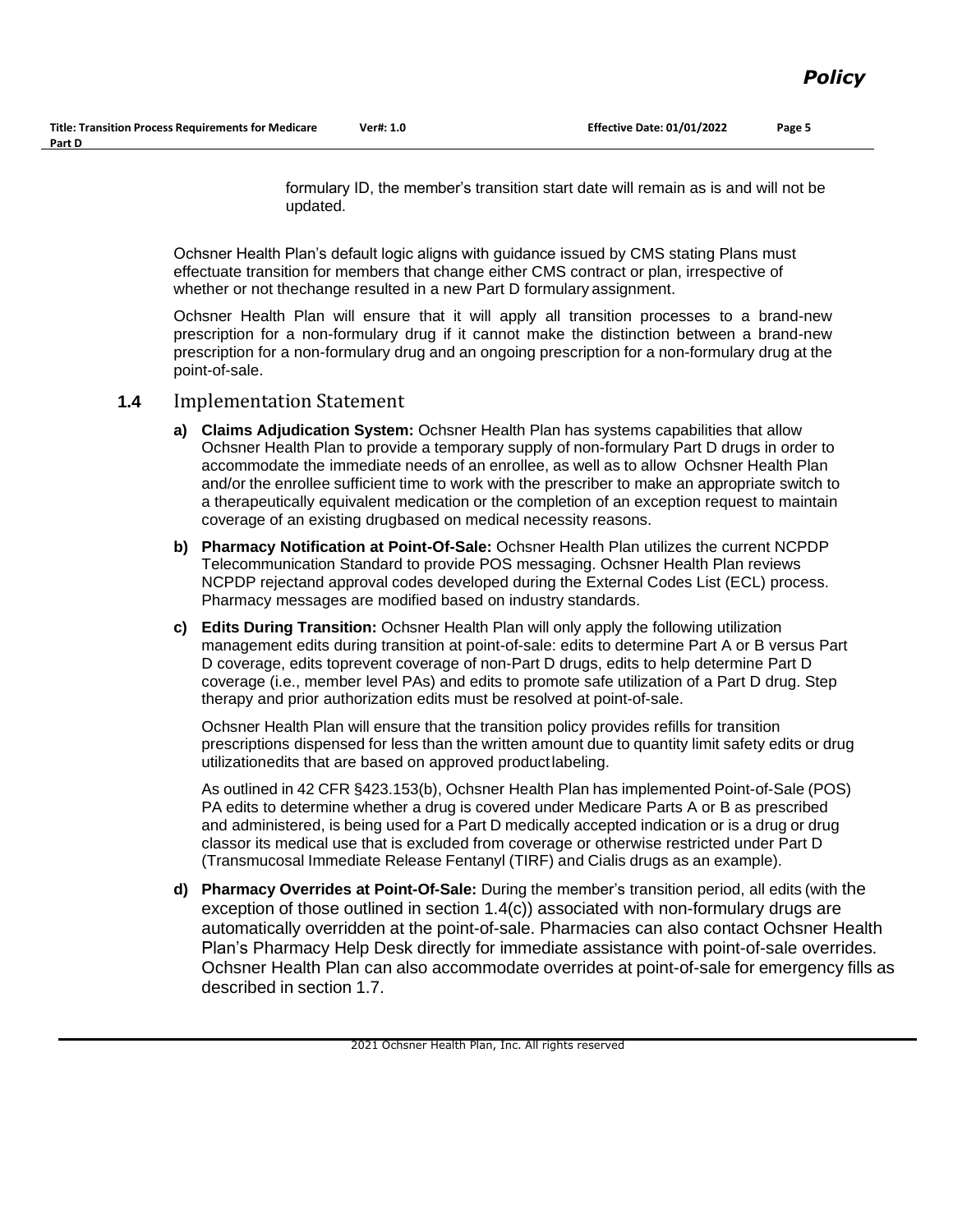The Prior Authorization or Step Therapy requirements are normally overridden at the point-ofsale when the member already has an approved history claim for the drug that requires Prior Authorization or Step Therapy. History claims that paid due to Transition are treated as qualifying history claims for the purposes of determining if the member is already established on the drug therapy.

Please see section 1.11 for specific information for the processing of non-formulary drugs in the Six Classes of Clinical Concern.

## **1.5** Transition Fills for New Members in the Outpatient (Retail) Setting

Ochsner Health Plan will ensure that in the retail setting, the transition policy provides for at least a one-time temporary fill of at least a month's supply of medication (unless the enrollee presents with a prescription written for less than a month's supply in which case the Ochsner Health Plan must allow multiple fills to provide up to a total of a month's supply of medication.) anytime during the first 90 days of a beneficiary's enrollment in Ochsner Health Plan, beginning on the enrollee's effective date of coverage. If a brand medication is being filled under transition, the previous claim must also be brand (based on Comprehensive NDC SPL Data Elements File [NSDE] marketing status). If a generic medicationis being filled under transition, the previous claim can be either brand or generic (based on NSDE marketing status).

### **1.6** Transition Fills for New Members in the LTC Setting

Ochsner Health Plan will ensure that in the long-term care setting: (1) the transition policy provides for a onetime temporary fill of at least a month's supply (unless the enrollee presents with a prescription written for less), which should be dispensed incrementally as applicable under 42 CFR §423.154 and with multiple fills provided if needed during the first 90 days of a beneficiary's enrollment in Ochsner Health Plan, beginning on the enrollee's effective date of coverage (2) after the transition period has expired, the transition policy provides for a 31-day emergency supply of non-formulary Part D drugs (unless the enrollee presents with a prescription written for less than 31 days) while an exception or prior authorization is requested and (3) for enrollees being admitted to or discharged from a LTC facility, early refill edits are not used to limit appropriate and necessary access to theirPart D benefit, and such enrollees are allowed to access a refill upon admission or discharge.

# **1.7** Emergency Supplies and Level of Care Changes for Current Members

An Emergency Supply is defined by CMS as a one-time fill of a non-formulary drug that is necessary with respect to current members in the LTC setting. Current members that are in need of a one-time Emergency Fill or that are prescribed a non-formulary drug as a result of a level of care change can be placed in transition via an NCPDP pharmacy submission clarification code. Ochsner Health Plan can also accommodate a one-time fill in these scenarios via a manual override at point-of-sale.

Upon receiving an LTC claim transaction where the pharmacy submitted a Submission Clarification Code (SCC) value of "18", which indicates that the claim transaction is for a new dispensing of medication due to the patient's admission or readmission into an LTC facility, Ochsner Health Plan's claims adjudication system will recognize the current member as being eligible to receive transition supplies and will only apply the point-of-sale edits described in section 1.4(c) of this policy. In this instance, Ochsner Health Plan does not need to enter a point-of-saleoverride.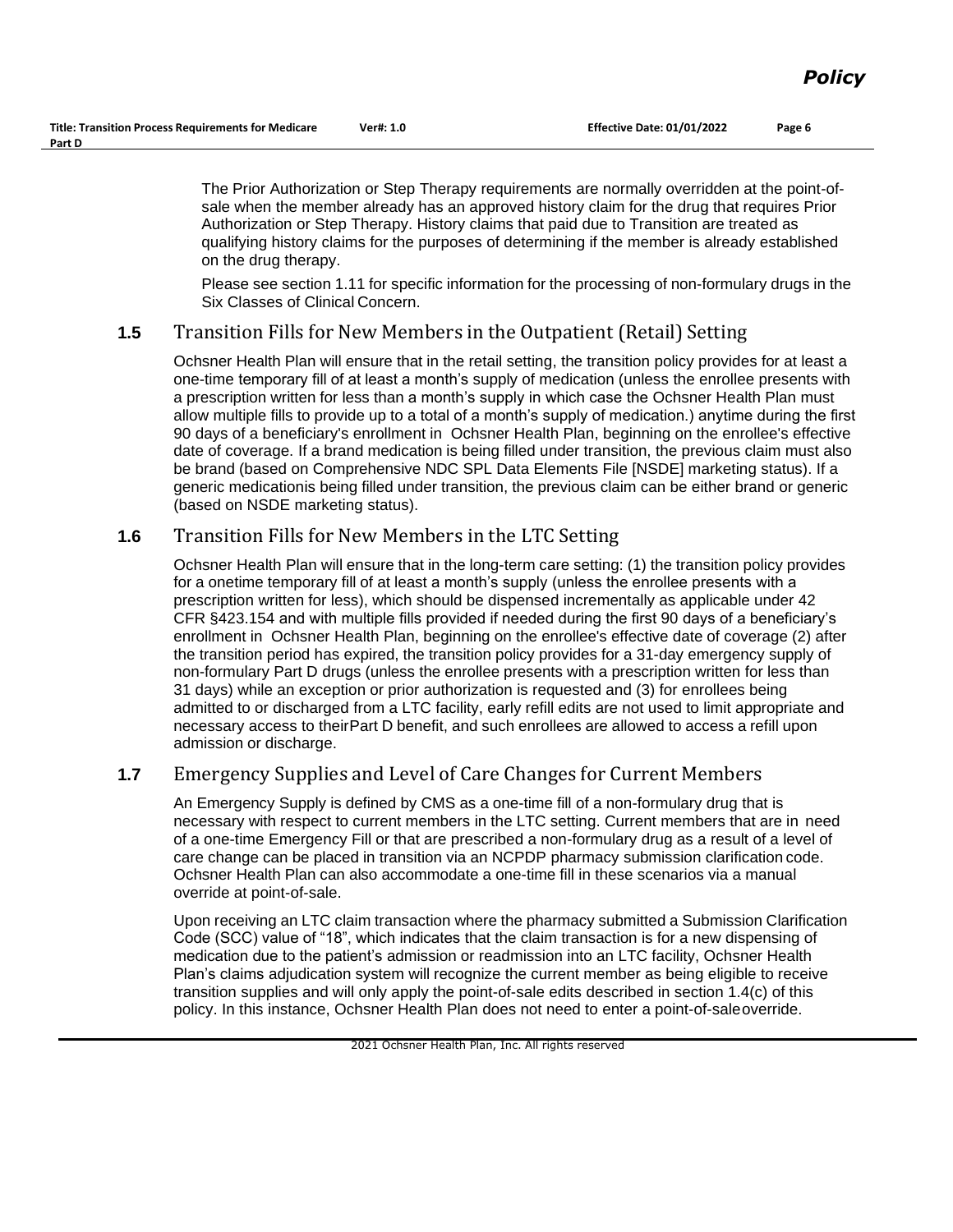For current enrollees whose drugs will be affected by negative formulary changes in the upcoming year, Ochsner Health Plan will effectuate a meaningful transition by either: (1) providing a transition processat the start of the new contract year or (2) effectuating a transition prior to the start of the new contract year.

POS logic is able to accommodate by allowing current members to access transition supplies at the point-of-sale when their claims history from the previous calendar year contains an approved claim for the same drug that the member is attempting to fill through transition and the drug is considered a negative change from one plan year to the next. To accomplish this, POS looks for Part D claims in the member's claim history that were approved prior to January 1 of the new plan year, and that have the same HICL value as the transition claim. Additionally, if a brand medication is being filled under transition, the previous claim must also be brand (based on NSDE marketing status). If a generic medication is being filled under transition, the previous claim can be either brand or generic (based on NSDE marketing status)

Negative changes are changes to a formulary that result in a potential reduction in benefit to members. These changes can be associated to removing the covered Part D drug from the formulary, changing its preferred or tiered cost-sharing status, or adding utilization management. The transition across contract year process is applicable to all drugs associated to mid-year and across plan-year negative changes.

#### **1.8** Transition Extension

Ochsner Health Plan will make arrangements to continue to provide necessary Part D drugs to enrollees via anextension of the transition period, on a case-by-case basis, to the extent that their exception requests or appeals have not been processed by the end of the minimum transition period and untilsuch time as a transition has been made (either through a switch to an appropriate formulary drug or a decision on an exception request). On a case-by-case basis, point-of-sale overrides can also be entered by Ochsner Health Plan or by Ochsner Health Plan (if authorized by Ochsner Health Plan to do so) in order to provide continued coverage of the transition drug(s).

### **1.9** Cost-sharing for Transition Supplies

Ochsner Health Plan will ensure that cost-sharing for a temporary supply of drugs provided under its transition process will never exceed the statutory maximum co-payment amounts for lowincome subsidy (LIS) eligible enrollees. For non-LIS enrollees, Ochsner Health Plan must charge the same cost sharing for non-formulary Part D drugs provided during the transition that would apply for non- formulary drugs approved through a formulary exception in accordance with 42 CFR §423.578(b)and the same cost sharing for formulary drugs subject to utilization management edits provided during the transition that would apply if the utilization management criteria aremet.

### **1.10** Six Classes of Clinical Concern

Per CMS guidance, members transitioning to Ochsner Health Plan while taking a drug within the six classes of clinical concern must be granted continued coverage of therapy for the duration of treatment, up to the full duration of active enrollment in Ochsner Health Plan. Utilization management restrictions (PA and/or StepTherapy), which may apply to new members naïve to therapy, are not applied to those members transitioning to the Medicare Part D plan on agents within these key categories. The six classes include: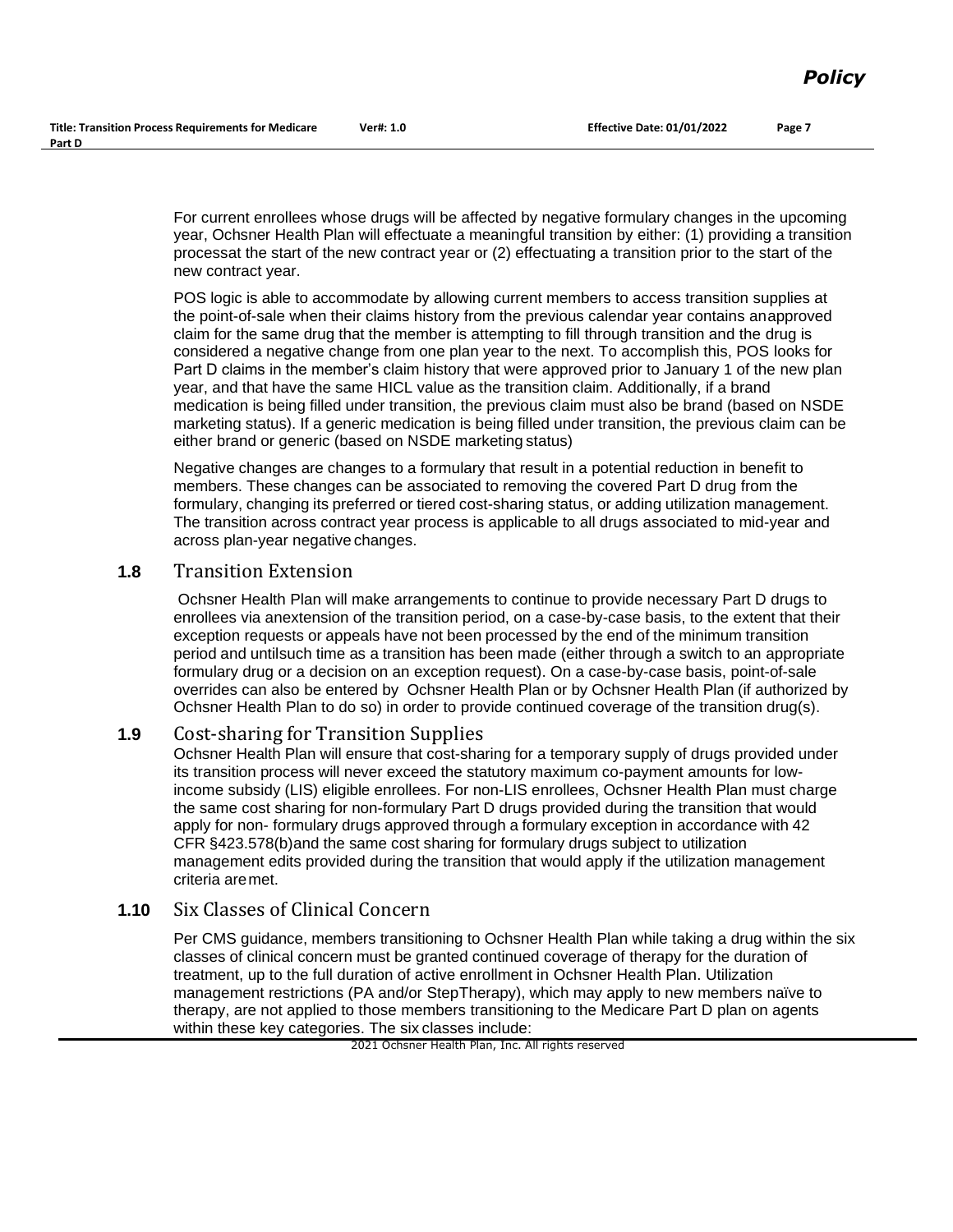- 1) Antidepressant;
- 2) Antipsychotic;
- 3) Anticonvulsant;
- 4) Antineoplastic;
- 5) Antiretroviral; and
- 6) Immunosuppressant (for prophylaxis of organ transplant rejection).

For new members, protected class drug logic will always override transition logic to process the claim. Additionally, for new members, a 120-day transition period from their member start date is provided.

#### **1.11** Member Notification

Ochsner Health Plan provides Plans (via FTP) with two daily files called the Transition Notification "All" File and the Transition Notification "Print" file. The Transition Notification "All" File, which contains claimsdata and other member information, provides Plans with all of the information needed to contact members and providers regarding transition fills. The Transition Notification "Print" File includes necessary member and claims data needed to produce member notices. This file was created to allow the ability to produce one transition notice per member within a 100 day period where the drug, transition type and applicable drug restrictions are the same.

Ochsner Health Plan will send written notice via U.S. first class mail to enrollee within three business days of adjudication of the temporary transition fill. If the enrollee completes his or her transition supply in several fills, Ochsner Health Plan is required to send notice with the first transition fill only. The notice must include (1) an explanation of the temporary nature of the transition supply an enrollee has received; (2) instructions for working with the Ochsner Health Plan and the enrollee's prescriber to satisfy utilization management requirements or to identify appropriate therapeutic alternatives that are on Ochsner Health Plan's formulary; (3) an explanation of the enrollee's right to request a formulary exception; and (4) a description of the procedures for requesting a formulary exception. For long-term care residents dispensed multiple supplies of a Part D drug in increments of 14-days-or-less, consistent with the requirements under 42 CFR 423.154(a)(1)(i), the written notice must be provided within 3 business days after adjudication of the first temporary fill. Ochsner Health Plan will use the CMS model Transition Notice via the file-and-use process or submit a non-model Transition Notice to CMS for marketing review subject to a 45-day review. Ochsner Health Plan will ensure that reasonable efforts are made to notify prescribersof affected enrollees who receive a transition notice.

Providing written notification to the member and/or provider in accordance with CMS requirements is ultimately the responsibility of Ochsner Health Plan. Plans also have the option to contract with Ochsner Health Plan's printvendor to receive the Transition of Care Notification File and facilitate the fulfillment process of member notification on Plan's behalf.

Ochsner Health Plan and Ochsner Health Plan's print vendor adhere to all CMS Marketing Guidelines as set forth inChapter 2 of the Medicare Prescription Drug Benefit Manual.

Ochsner Health Plan will make their transition policy available to enrollees via link from Medicare Prescription Drug Plan Finder to Ochsner Health Plan web site and include in pre-and postenrollment marketing materialsas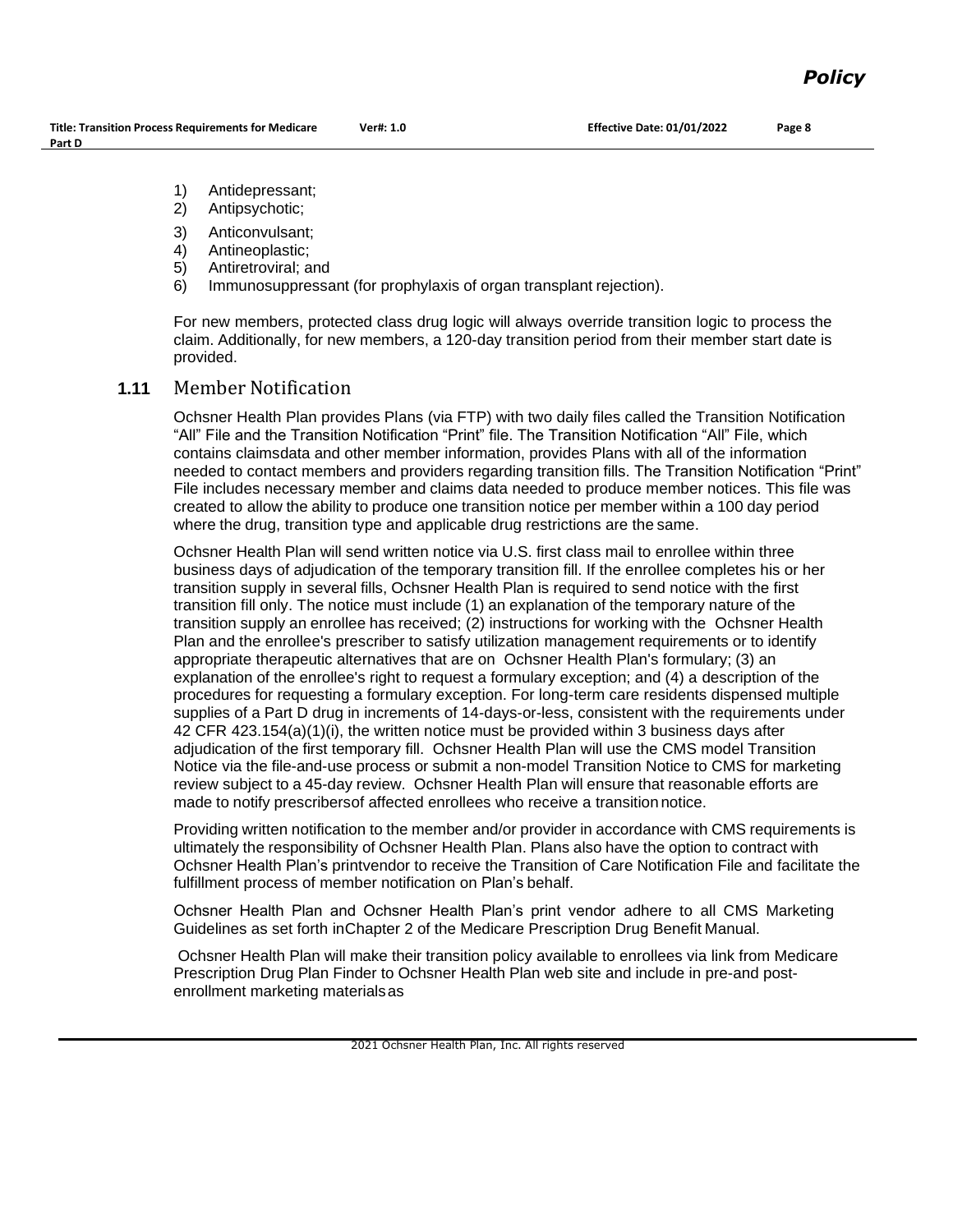directed by CMS.

Ochsner Health Plan provides plans (via FTP) with a file to assist in producing a Prescriber Transition Notification letter to be mailed to the prescriber at the same time the transition letter is mailed to themember. This information is obtained from the existing Transition Notification Files that are sent to plans daily, as described above. The file/letter includes the following:

- Prescriber information
- Member information
- Transition claim details

Plans are given the option to use Ochsner Health Plan's preferred print vendor to mail the Prescriber Transition letters or to mail the notification on their own. Ochsner Health Plan has created a Prescriber Transition Notification letter template and a File Specification document for plans to utilize. The lettertemplate provides physicians with formulary alternatives.

#### **1.12** PDE Reporting

Since this is a CMS required process, any drugs dispensed that qualify under the transition period are reported as covered Part D drugs with appropriate Plan and member cost sharing amounts on the Prescription Drug Event (PDE).

#### **1.13** CMS Submission

Ochsner Health Plan will submit a copy of its transition process policy to CMS.

#### **1.14** Pharmacy and Therapeutics Committee Role

For Ochsner Health Plan's standard formulary only, the MedImpact Health Sytems Pharmacy and TherapeuticsCommittee (P&T) maintains a role in the transition process in the following areas:

- 1) The P&T committee reviews and recommends all formulary step therapyand prior authorization guidelines for clinical considerations; and
- 2) The P&T committee reviews and recommends procedures for medical review ofnonformulary drug requests, including the Ochsner Health Plan exception process.

#### **1.15** Exception Process

Ochsner Health Plan follows an overall transition plan for Medicare Part D members; a component of which includes the exception process. Ochsner Health Plan's exception process integrates with the overall transitionplan for these members in the following areas:

- 1) Ochsner Health Plan's exception process complements other processes and strategies to support the overall transition plan. The exception process follows the guidelines set forth by the transitionplan when applicable.
- 2) When evaluating an exception request for transitioning members, Ochsner Health Plan's exception evaluation process considers the clinical aspects of the drug, including any risks involved in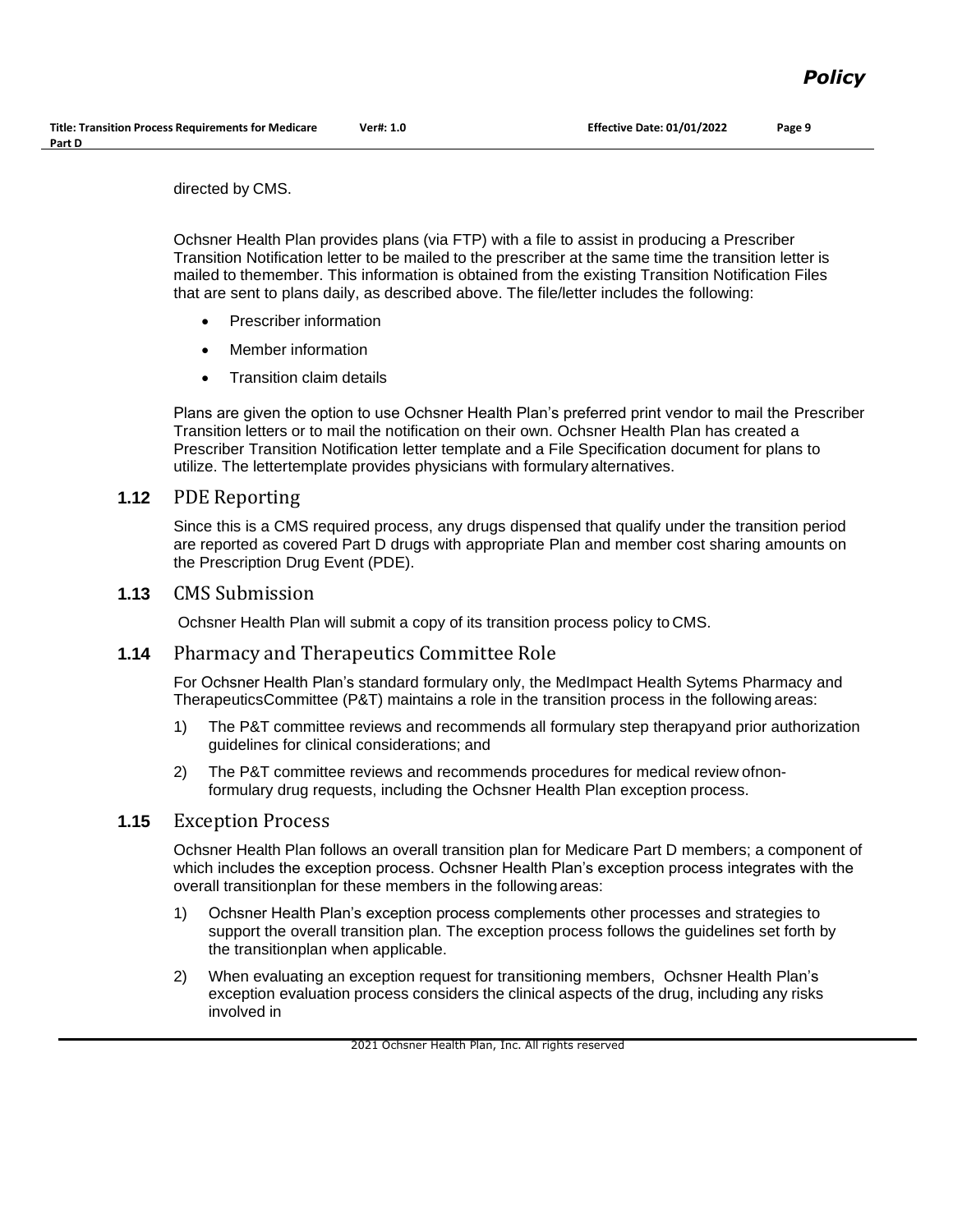switching, when evaluating an exception request for transitioning members.

3) The exception policy includes a process for switching new Medicare Part D plan members to therapeutically appropriate formulary alternatives failing an affirmative medical necessity determination.

Ochsner Health Plan will make available prior authorization or exceptions request forms upon request to both enrollees and prescribing physicians via a variety of mechanisms, including mail, fax, email, and onPlan web sites.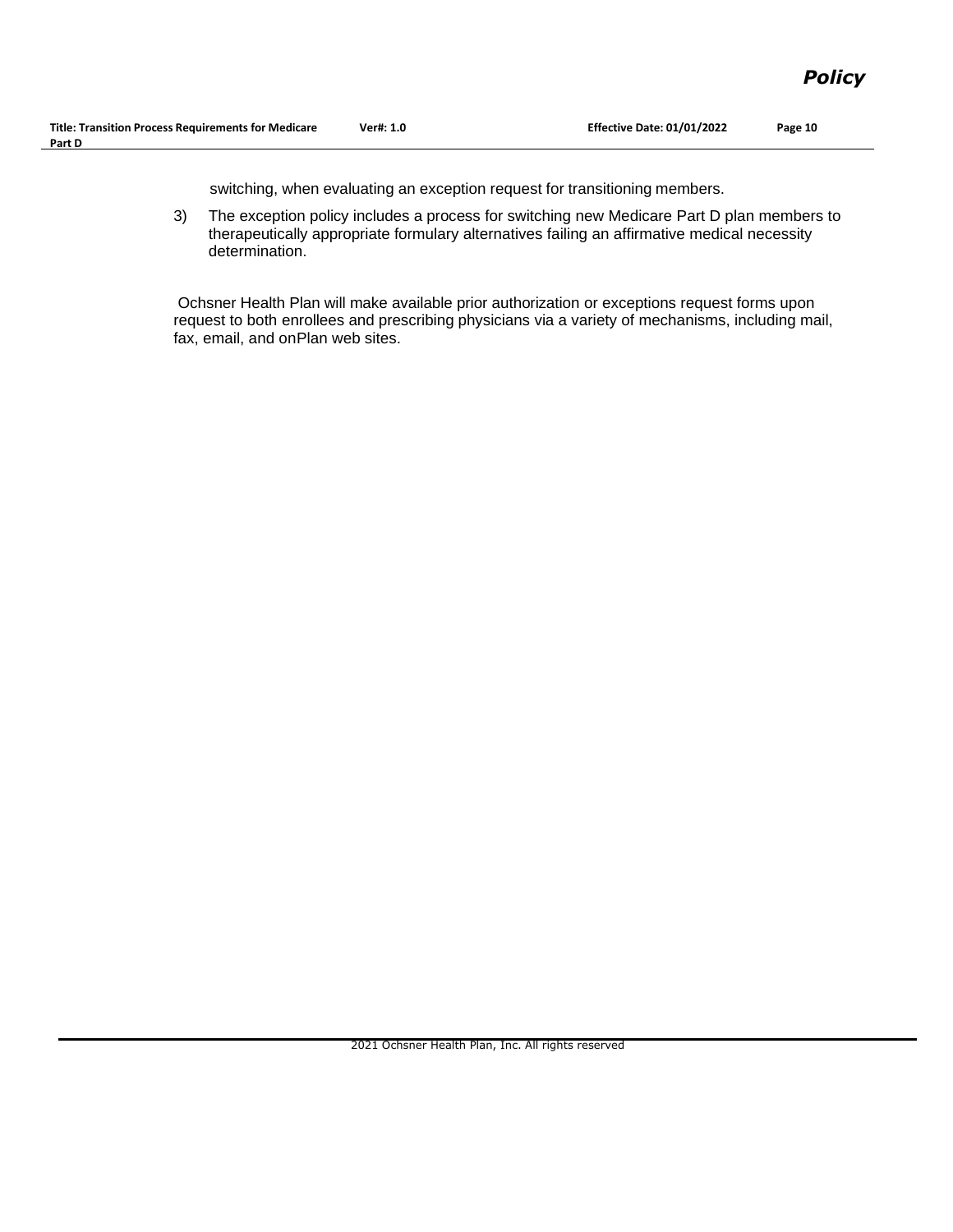### **APPENDIX A. GLOSSARY**

| <b>Term</b> | <b>Description</b>                                                                                                                                |
|-------------|---------------------------------------------------------------------------------------------------------------------------------------------------|
| <b>CMS</b>  | Centers for Medicare and Medicaid Services - The agency within the US Federal                                                                     |
|             | Government that is charged with the execution and maintenance of the law defining the                                                             |
|             | prescription drug program for senior citizens, the disabled, and the infirm.                                                                      |
| Emergency   | An Emergency Supply is defined by CMS as a one-time transition fill that is necessary with                                                        |
| Supply      | respect to members that are outside of their initial 90-day transition period and that are in                                                     |
|             | the LTC setting.                                                                                                                                  |
| <b>FTP</b>  | File Transfer Protocol - One of the methods used by Ochsner Health Plan and its clients                                                           |
|             | to transferelectronic files via the Internet. The first two bits of the file indicate the type of                                                 |
|             | file.                                                                                                                                             |
| <b>HICL</b> | An First Data Bank (FDB) data warehouse term that is an alpha-numeric code used to                                                                |
|             | describe drugs ingredients. The HICL codes have been sequenced according to an                                                                    |
|             | ingredient sequence table. The HICL sequence table establishes relative importance to                                                             |
|             | each ingredient, relative to other ingredients. The relative importance of an ingredient is                                                       |
|             | based on its clinical and therapeutic use. The most important ingredients are sequenced                                                           |
| Level of    | first and the least significant are sequenced last.<br>Level of care changes include the following changes from one treatment setting to another: |
| Care        | Enter LTC facility from hospitals or other settings;<br>$\bullet$                                                                                 |
| Changes     | Leave LTC facility and return to the community;<br>$\bullet$                                                                                      |
|             |                                                                                                                                                   |
|             | Discharge from a hospital to a home;<br>$\bullet$                                                                                                 |
|             | End a skilled nursing facility stay covered under Medicare Part A (including pharmacy<br>$\bullet$                                                |
|             | charges), and revert to coverage under Part D;<br>Revert from hospice status to standard Medicare Part A and B benefits; and<br>$\bullet$         |
|             | Discharge from a psychiatric hospital with medication regimens that are highly<br>$\bullet$                                                       |
|             | individualized.                                                                                                                                   |
| <b>LTC</b>  | Long Term Care                                                                                                                                    |
| <b>NSDE</b> | The FDA's Comprehensive NDC Structured Product Labeling Data Elements file. This file                                                             |
|             | is used to provide structured product labeling of Brand and Genericdrugs.                                                                         |
| PA          | Prior Authorization - The process undertaken to make a benefit determination that is made                                                         |
|             | prior to the intended delivery of the healthcare service, treatment or supply under review                                                        |
|             | (e.g., a Pre-Service Claim). Prior Authorization includes requests for coverage                                                                   |
|             | determination for medications that are designated on the client part D formulary as "Prior                                                        |
|             | Authorization Required", "Step Therapy", "Quantity Restrictions" or for requests for                                                              |
|             | exception for non-formulary medications or co-insurance amount.                                                                                   |
| <b>PDE</b>  | Prescription Drug Event. File that reports all claims transactions to CMS for inclusion in the                                                    |
|             | annual financial reconciliation between CMS and Ochsner Health Plans.                                                                             |
| <b>POS</b>  | The acronym given to Ochsner Health Plan's point-of-sale prescription transaction processing                                                      |
|             | computer system. Also indicates that the actual retail transaction occurs when the claim is                                                       |
|             | submitted electronically by the pharmacy.                                                                                                         |
| P&T         | Pharmacy & Therapeutics Committee - An independent group of external & internal health                                                            |
| Committee   | care practitioners that are responsible for evaluating the efficacy, safety and cost                                                              |
|             | effectiveness of medications to determine potential additions, subtractions and other                                                             |
|             | changes to a formulary.                                                                                                                           |